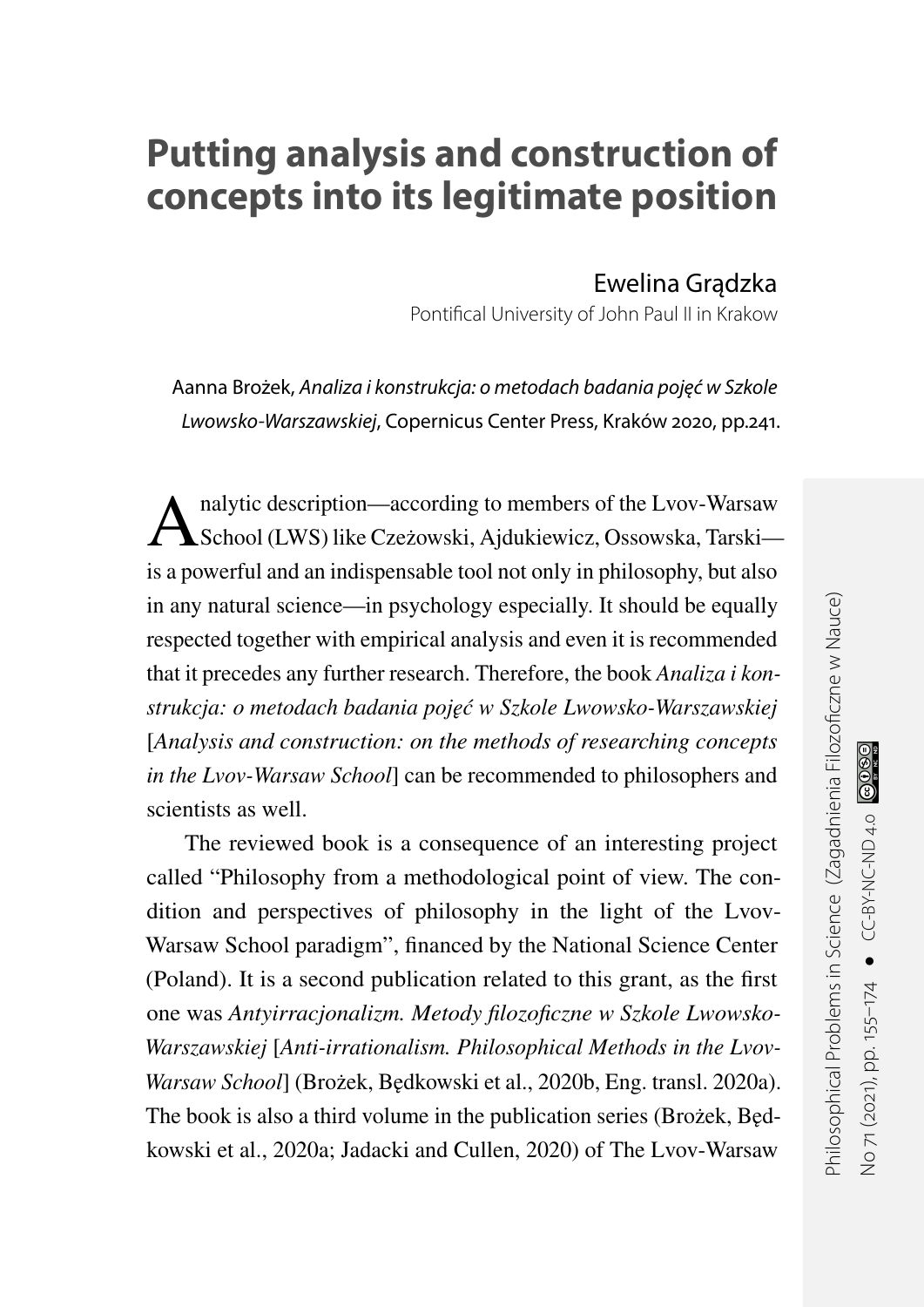School Research Center<sup>[1](#page-1-0)</sup> established in 2020 at the Faculty of Philosophy, University of Warsaw. According to the information on the website "The aim of the Center is to stimulate and coordinate research into the tradition of the Lvov-Warsaw School." (*[LWS Research Center](#page-17-1)*) Indeed, in the recent years we can observe a growing interest in the work and heritage of the LWS and a significant increase in the number of publications referred to the School's achievements, also in En-glish (Drabarek, Woleński and Radzki, [2019;](#page-16-1) Schaar, [2016;](#page-18-0) Woleński, [1989;](#page-19-0) Brandl and Woleński, [1999;](#page-15-1) Brożek, Stadler and Woleński, [2017;](#page-16-2) Twardowski, Brożek and Jadacki, [2014;](#page-18-1) Simons, [1992;](#page-18-2) Poli, Coniglione and Wolenski, [1993;](#page-18-3) Kijania-Placek and Wolenski, [1998;](#page-17-2) Szaniawski, [1989;](#page-18-4) Chybińska et al., [2016\)](#page-16-3). The Center focuses on research but also on the organization of various events<sup>[2](#page-1-1)</sup>—seminars, symposia, conferences. The Center also offers an "institutional support for publications on the LWS." (*[LWS Research Center](#page-17-1)*)

The author, Anna Brożek works at the Department of Logical Semiotics at the Institute of Philosophy, University of Warsaw and is also the Head of the Lvov-Warsaw School Research Center. She specializes in logical semiotics, methodology, ontology, history of Polish philosophy as well as theory and philosophy of music.

<span id="page-1-0"></span><sup>&</sup>lt;sup>1</sup> Among members of the Center there are Johannes Brandl (Salzburg University), Francesco Coniglione (University of Catania), Guillaume Frechette (Salzburg University), Stepan Ivanyk (Kazimierz Twardowski Philosophical Society for Lviv), Jacek Jadacki (University of Warsaw), Ryszard Kleszcz (University of Lodz), Maria van der Schaar (Leiden University), Peter Simons (Trinity College Dublin), Friedrich Stadler (University of Vienna), Jan Wolenski (University of Information, Technology and ´ Management, Rzeszów).

<span id="page-1-1"></span><sup>2</sup> The most recent events are: *Roman Ingarden and the Lvov-Warsaw School*. International online symposium October 22-24, 2020; *Philosophy Workshop*, 1st Edition Online, February 11-14, 2021 and *The World of Values in the Lvov-Warsaw School*. International Symposium, October 21-23, 2021.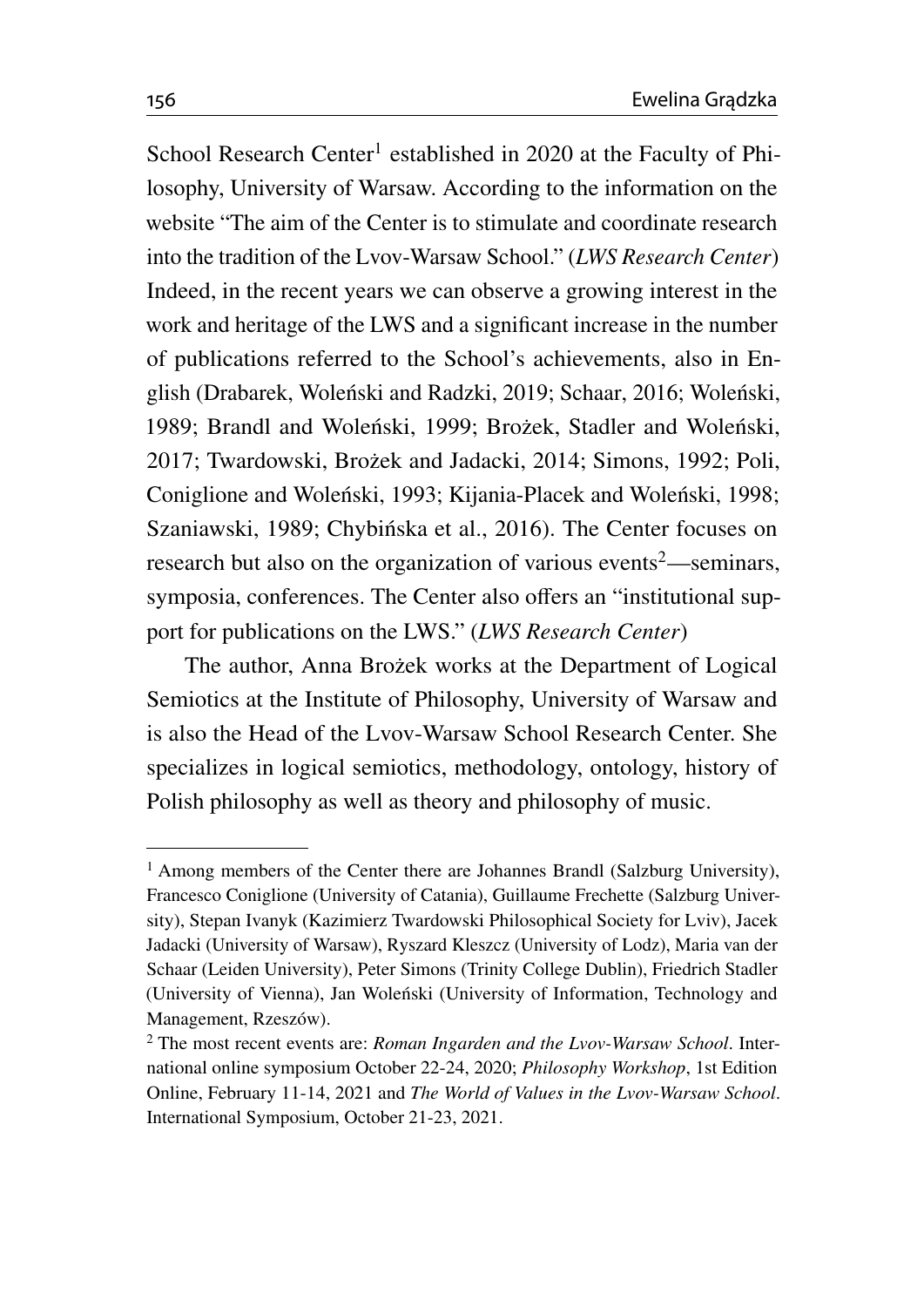As the author rightly points out in the introduction, "Analyzing and constructing concepts, although it is a creative and thrilling occupation, rarely brings brilliant results that have a wide response" (Brożek, Będkowski et al., [2020a,](#page-15-0) p.7). The more we should appreciate the willingness to devote research to this issue and to prepare a book that would enable to appreciate this exquisite work. Undoubtedly, the fact that the author identifies with the described method adds the value to the publication. She emphasizes that "in my philosophical research I use the analysis and construction of concepts in the style appropriate to the representatives of the Lvov-Warsaw School" (Brożek, Będkowski et al., [2020a,](#page-15-0) p.7). It seems significant that Brożek has learned LWS analytical method "inclusively from the examples in this book." This gives additional credibility to the usefulness of the chosen examples and their effectiveness in conveying the intended content. This has an epistemic, methodological and didactical value. The author's belief that "a gradual progress in philosophical disciplines is feasible thanks to painstaking analytical and constructional efforts" (Brożek, Będkowski et al., [2020a,](#page-15-0) p.7) encourages interest in the content of the following chapters. Moreover, the title itself, which refers to the title of Jan Łukasiewicz's book *Analiza i konstrukcja poj˛ecia przyczyny* [*Analysis and Construction of the Concept of Cause*] (Łukasiewicz, [1906\)](#page-17-3), confirms the inclination towards the tradition of the LWS.

The author is right to discern that the "analytic era" did not start in the 20th century. Indeed, it can be dated back as far as Aristotle himself, followed later on by Medieval Philosophy. However, it was the development of logic and its new tools that made a difference. Although the Lvov-Warsaw School is considered one of the branches of the 20th century analytic philosophy, it is often not recognized in companions (cf. Beaney, [2015;](#page-15-2) Dainton and Robinson, [2015;](#page-16-4) Mar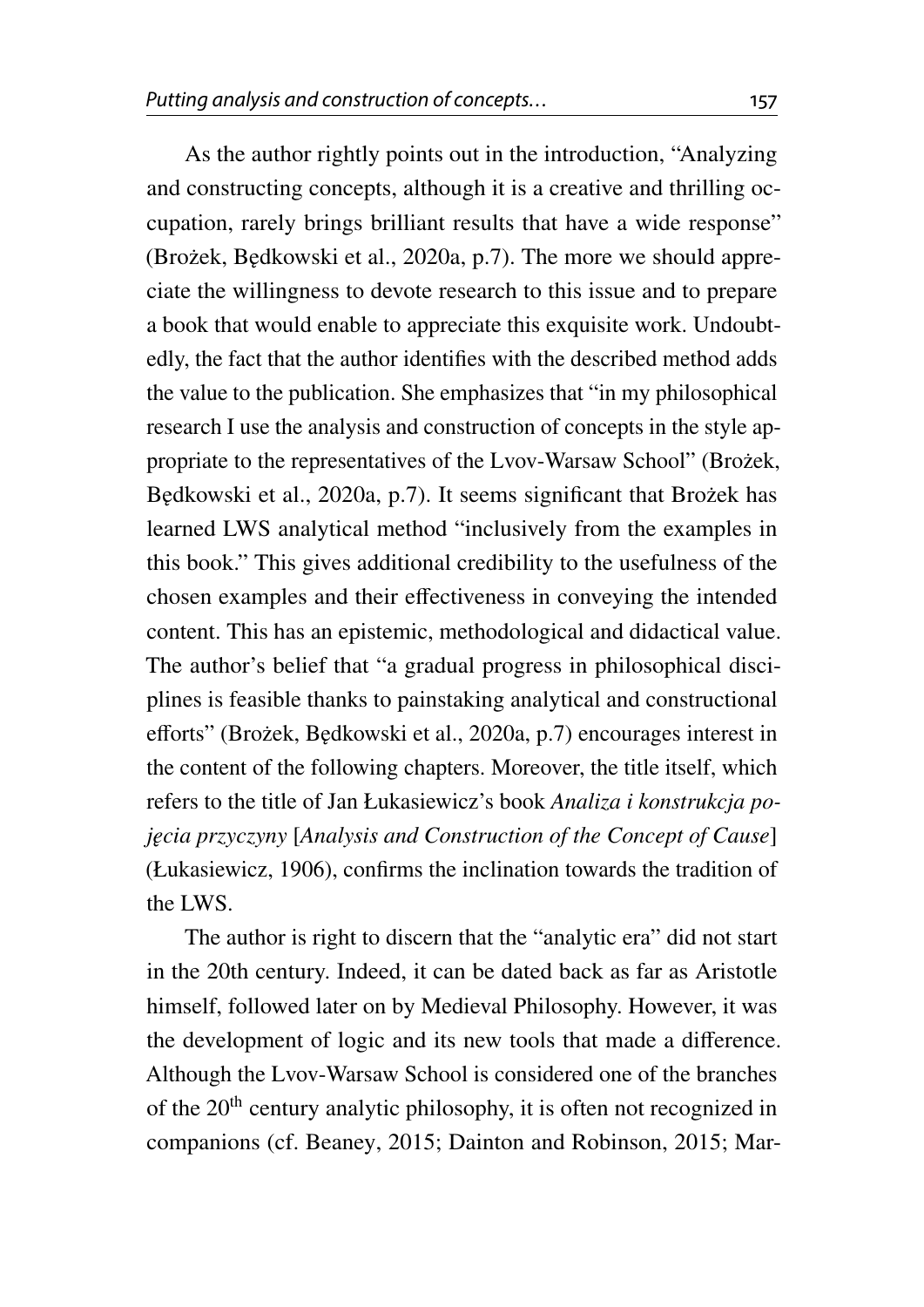tinich and Sosa, [2006\)](#page-17-4) or interest into the School's heritage is quite neglected in the international philosophical community.[3](#page-3-0) There is still a lot of research to be done into logical tools used by its members, which is probably a consequence of a long period of a Communist rule in Poland that at the beginning openly attacked the LWS scholars (eliminating professors from chairs at top Polish universities, closing academic journals etc.) or, after the thaw, there was simply no interest in the accomplishments of the School that did not go in line with the official Marxist-Leninist philosophy (cf. Kuliniak, Pandura and Ratajczak, [2018;](#page-17-5) [2019\)](#page-17-6). Nevertheless, some important work has been done by a few members who were alive like I. Dambska, her student J. Woleński ([1985;](#page-19-1) [1986;](#page-19-2) [1989\)](#page-19-0). Professor J. Jadacki's work is also significant (Jadacki, [1987;](#page-16-5) [1989\)](#page-16-6). A new wave of investigations and efforts into the LWS heritage has recently been noted as a favorable indicator.

The author's intention is to participate in the general discussion on the metaphilosophical issues, that in her opinion just recently gained a considerable attention. However, interest in this subject can be traced to the works of Plato or Aristotle. Interestingly, in the 1970 a peer-reviewed journal *Metaphilosophy* was established. It is understandable that the author refers to (Williamson, [2007;](#page-18-5) Rescher, [2014;](#page-18-6) or D'Oro and Overgaard, [2017\)](#page-16-7) and therefore her conclusion. Although the book does not cover all methodological procedures used in the LWS, it focuses on one of the most fundamental one, that is conceptual analysis. Brożek focuses on the reconstruction of their methodological thesis expressed *implicite* in their research (not omitting their direct works in this field) as it is claimed to be neglected.

<span id="page-3-0"></span><sup>&</sup>lt;sup>3</sup> However, there are some international scholars interested in the research on the works of the LWS. (cf. Brandl and Wolenski, [1999;](#page-15-1) Poli, Coniglione and Wolenski, [1993;](#page-18-3) Schaar, [2016;](#page-18-0) Simons, [1992\)](#page-18-2).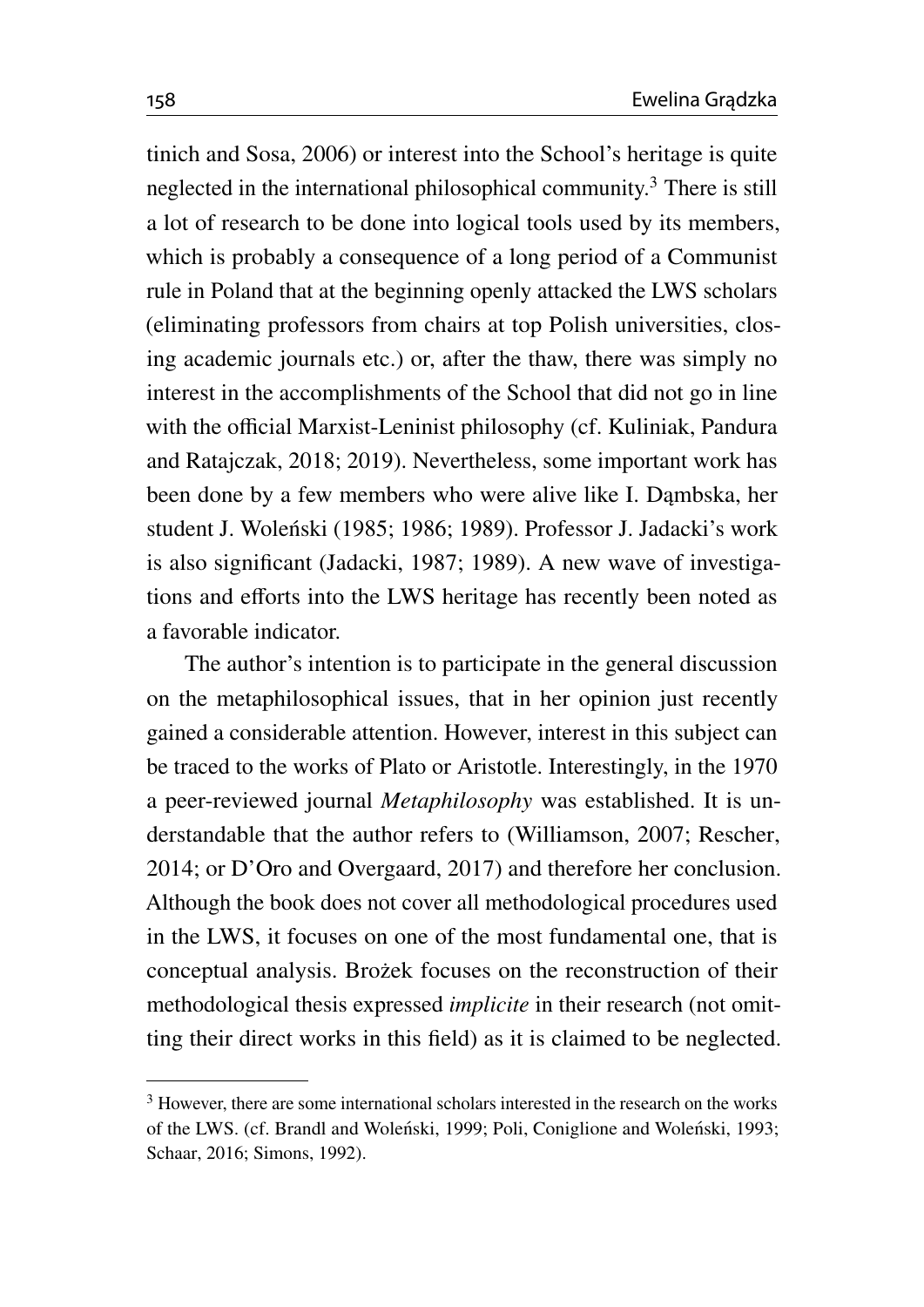It is also thought to be a more effective method of learning. Therefore, in the book we can find a lot of citations from LWS members' analysis which gives the book a valuable, practical format and allows to pervade with the method. It is probably the greatest advantage of this book. Conceptual analysis was often used in LWS practice. One of Kazimierz Twardowski's (student of Brentano, founder of the LWS,) first students was Władysław Witwicki, whose PhD thesis was entitled *Analiza psychologiczna ambicji* [*Psychological analysis of ambition*] (Witwicki, [1934\)](#page-19-3) and it was entirely devoted to analysis of this concept without any additional remarks.

The book consists of three parts divided into sixteen chapters. In part one, that contains two chapters, we can find a theoretical introduction to the subject of analysis of concepts and formulation of definitions. The second part, divided into twelve chapters, is focused on the presentation of examples of analysis from the works of the most representative members of the LWS. Brożek states that the key was to present a variety of branches and philosophical disciplines. The last part, made of two chapters, intends to critically summarize the way analysis was done in the LWS and presents the perspectives for the usage of analysis of concepts in the methodology of philosophy. Such a division of the book seems clear and allows to follow easily the author's reasoning.

In the introduction a short background to the idea of the book and the hypotheses that guided the author are presented. Later, concise history, branches, methodological foundations of the LWS along with current bibliography worth consideration are given. Interesting is a remark that the most significant results in philosophy were achieved by those members (K. Ajdukiewicz, T. Czeżowski, T. Kotarbiński) who engaged equally into the investigations related to psychology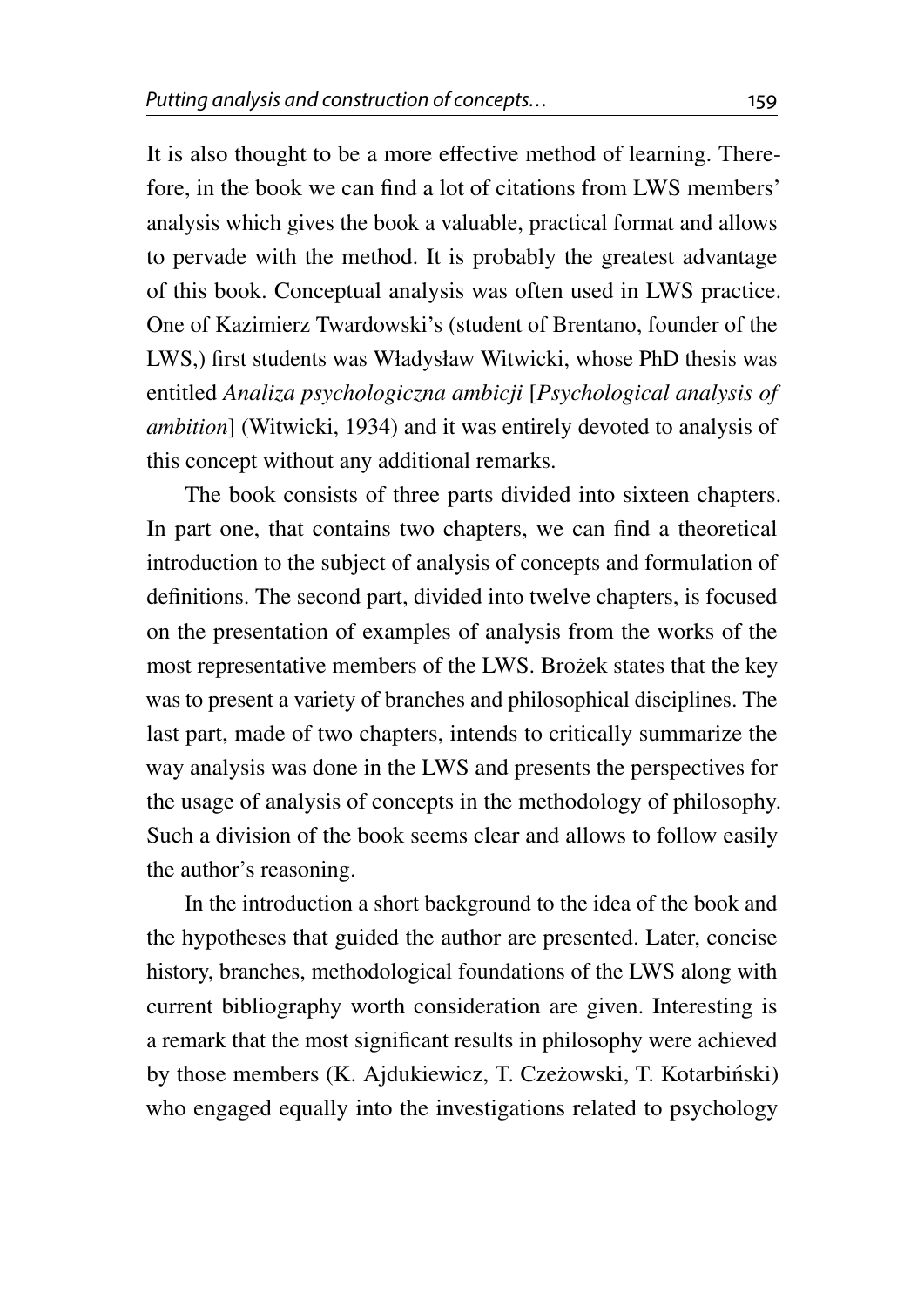and logic. Nowadays such an attitude is considered a novelty and promoted as an interdisciplinary research which is gaining importance and prestige (p.17).

Part one can be considered a brief introduction or even a short textbook in logical semiotics—a term coined by K. Ajdukiewicz (an outstanding Polish logician) (cf. Pelc, [1979\)](#page-17-7). Chapter one in a clear and simple manner familiarizes the reader with the concept of the analysis (its objects, tools, method, results). Next, the analysis of 'the concept' is presented. It is noticeable that the author being plain in her explanations refers to the noble tradition of the LWS where clearance of expression was of greatest value and majority of the works written, especially by Kazimierz Twardowski, are famous for simplicity together with the extensiveness of the explanation. Analysis is considered a way to acquire new knowledge as it enables understanding of the object's structure which, in turn, clarifies the world view. The analysis, especially in philosophy, is sometimes regarded as an opposition to the synthesis. Nevertheless, a valuable analysis should not lose a broader perspective. It might be even a good advice, especially for representatives of natural sciences who tend to forget about the general picture of what they analyze. It is worth remembering that it is philosophical speculation rather than "synthetic philosophy" that analytical philosophy stands against. Chapter two is thought to describe the result of the process of analysis which is a formulation of definition. Brożek claims that definition should be at the heart of analytic philosophy, but very often it is neglected due to the level of complexity of the analyzed concept. Nowadays, a growing interest into "conceptual engineering" is observed and the book fits the discussion (cf. Chalmers, [2020;](#page-16-8) Koch, [2020\)](#page-17-8). Also *Philosophical Problems in Science* encourage such type of investigation (cf. Awodey and Heller, [2020;](#page-15-3) Piechowicz, [2020\)](#page-18-7).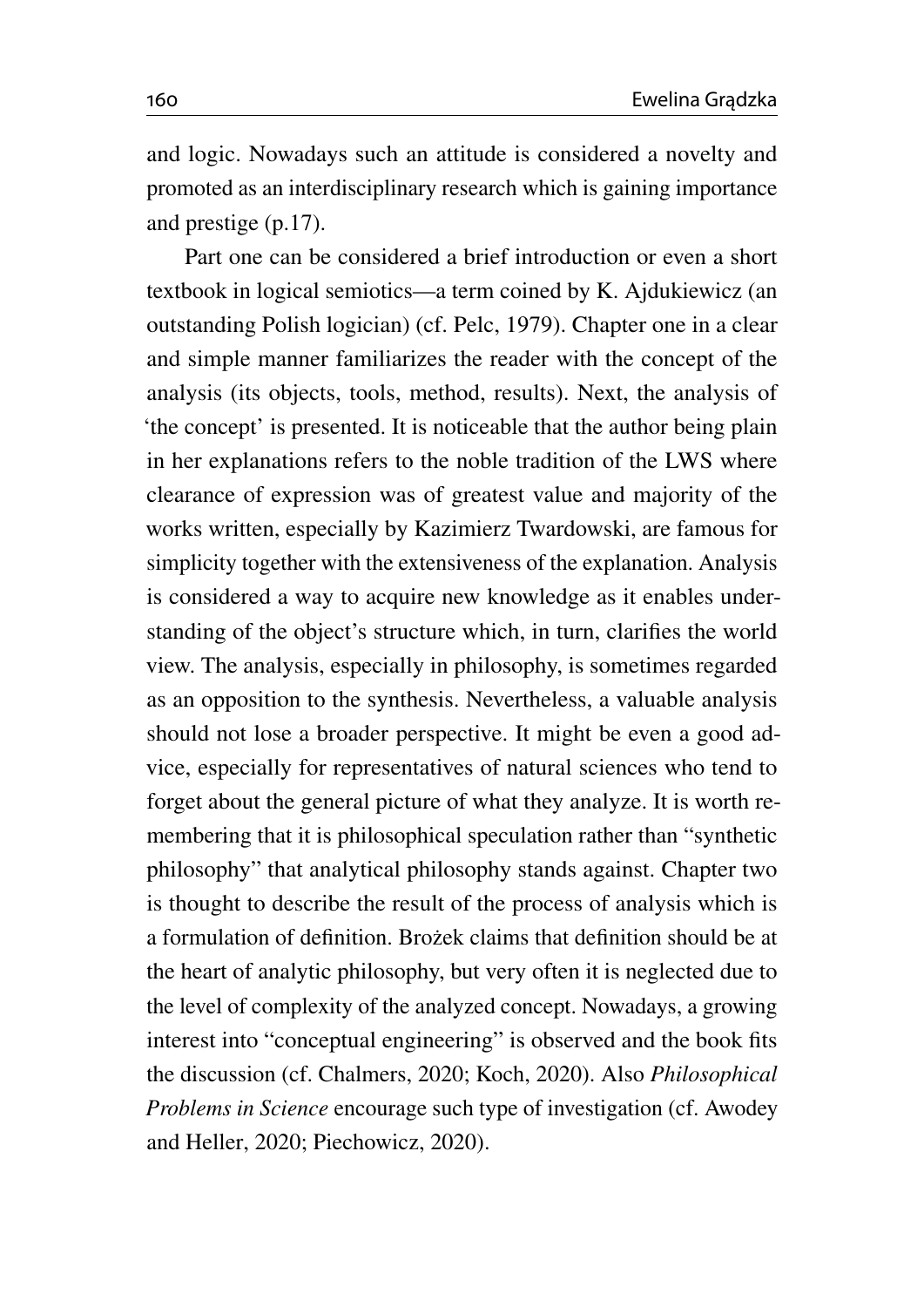Part two is a textbook of its own kind, which distinguishes this book as it gives examples and refers to the works of the LWS like the Ajdukiewicz's concept of meaning, Tarski's concept of truth or Tatarkiewicz's concept of happiness (Brożek, Będkowski et al., [2020a,](#page-15-0) p.52). It can be especially helpful in academic didactics in Poland, but also abroad, where students can get a better understanding of the achievements of the LWS in context. It is recommended to translate the book into English so that it can participate in the international discourse as a valuable source. It might be questioned whether in a monograph should have such a textbook-like section. Nevertheless, it seems useful and concise with the whole concept of the book which hence forms a united and complete entity.

If someone feels does not care at all about the theoretical part, certainly it can be advised to start from the second one—a kind of historical and practical part, in which results of the research are presented. Each chapter is dedicated to a different significant member of the LWS and his/her analysis of one concept (or two in case of Ajdukiewicz). In the beginning each philosopher is presented with a short biography as well as a photo portrait which creates an impression of closeness.

The presentation of concepts begins in chapter three which is dedicated to the founder of the Lvov-Warsaw School, Kazimierz Twardowski. His migration from highly modernized Vienna, the center of Austria-Hungary Empire to the provincial Lvov to take the chair at the Faculty of Philosophy is considered the beginning of the LWS. His unprecedented effort to establish high-quality research at the university soon contributed with the growing number of exceptional students who finally formed a unique School of modern analytic philosophy in Central Europe. In the book, his analysis of the concept of concept [sic!] is presented and critically evaluated. It comes from a paper called *O istocie poj˛e´c* [*The Essence of Concepts*] (Twardowski, [1965,](#page-18-8)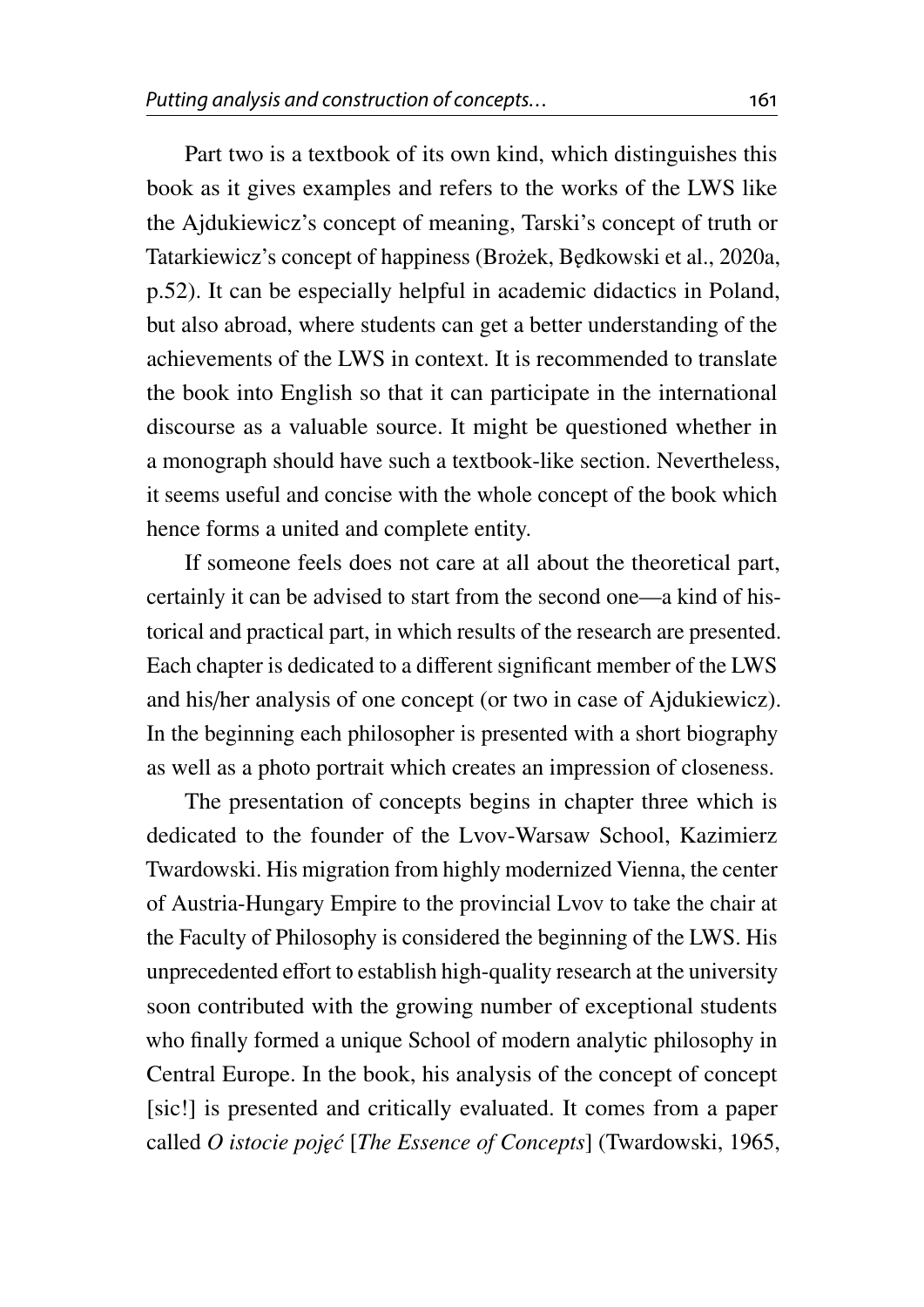Eng. transl. [1999\)](#page-18-9) first published in German in 1902. Concepts are fundamental to philosophy and science, so it is crucial to understand its nature. Brożek suggests that Twardowski's intention might have been to fill the gap between the understanding of the concept of concept in psychological and logical sense. She points to shortcomings and offers a valid clarification on what is missing in the definition. It is a neat and skillful work.

Chapter four is dedicated to W. Witwicki, who participated also in the creation of the Lvov Psychology School. Here Brożek focuses on presenting his analysis of the concept of ambition, which was his PhD dissertation. For Witwicki, ambition is a disposition to have feelings (positive or negative) based on judgements. Steps taken to reach such a conclusion are intriguing to read.

Chapter five introduces Jan Łukasiewicz's, famous Polish logician, co-founder of the Warsaw Logic School with Lesniewski and ´ Kotarbinski and one of the first authors of the many-valued logic. This time it was a habilitation work. Łukasiewicz, being in opposition to the psychological approach in the LWS, focused on logical analysis. Despite the fact, Brożek notices, that he stood strongly against psychologization, yet his own concept of concept was more psychological than Twardowski's. However, she reveals something not mentioned elsewhere. Both philosophers agreed on the usage of the inductive-deductive method for construction of real concepts. Next, Brożek presents stages of Łukasiewicz's analysis and adds her critical remarks.

Chapter six demonstrates the analysis of the concept of deed prepared by T. Kotarbiński, famous for the (ontological and semantical) theory of reism and praxeology (part of its task is an analysis of concepts related to the theory of action). Due to reism, he practiced analysis as a part of the theory of semiotic functions of expressions.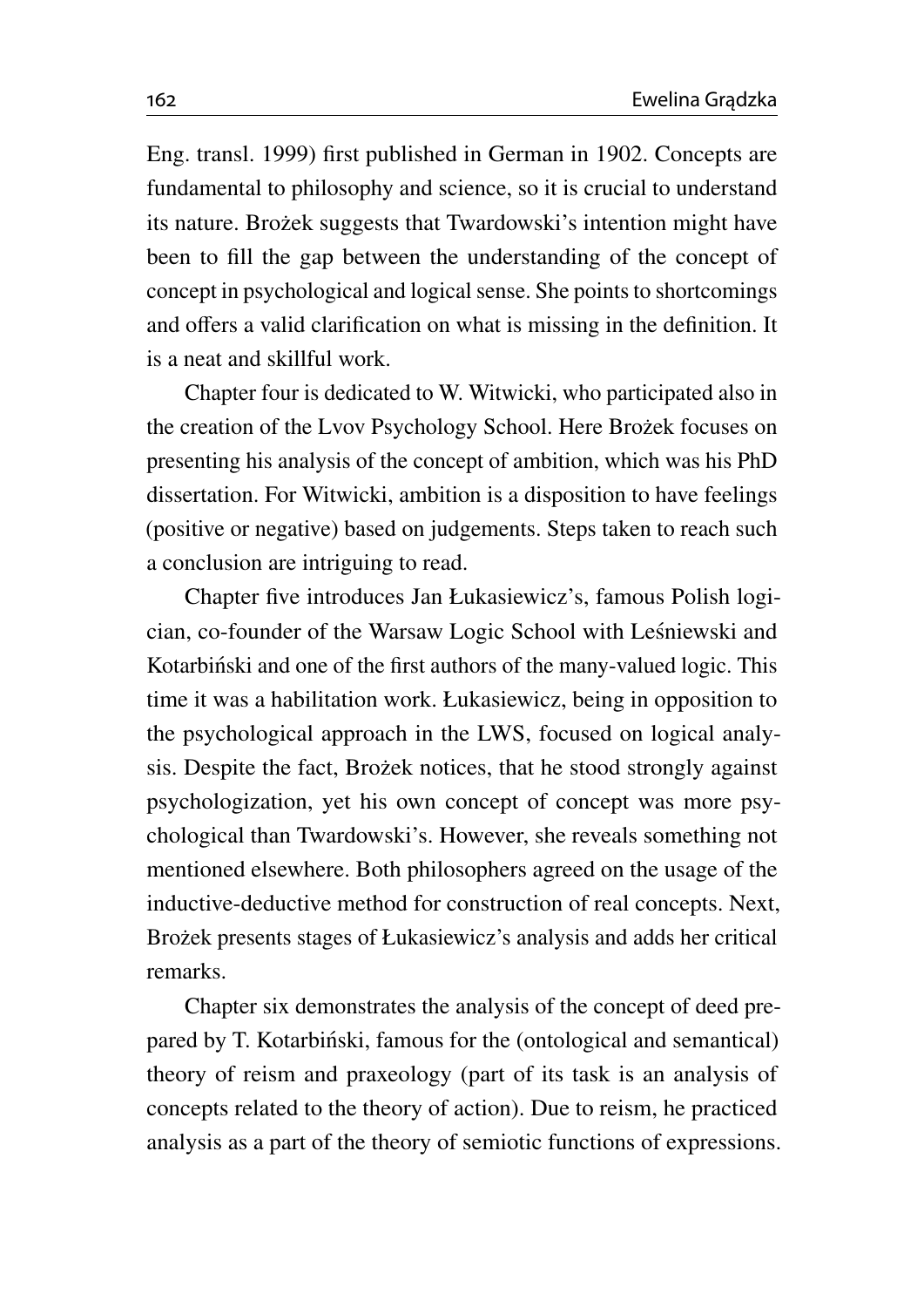His analysis comes from the first chapter of his book *Traktat o dobrej robocie* [*Praxiology. An Introduction to the Science of E*ffi*cient Action*] (Kotarbiński, [1958,](#page-17-9) Eng. transl. [1965\)](#page-17-10). Brożek presents thoroughly steps of his reasoning (and this time sums them up in a schema). Inspiringly, she compares some of its aspects to Łukasiewicz's analysis of the concept of cause (as it is necessary for Kotarbinski's investiga- ´ tion) or Czeżowski's method of analytical description. It is a valuable work, as it helps to observe how philosophers in the LWS differed in perspective on various issues.

Chapter seven exposes W. Tatarkiewicz's analysis of the concept of happiness presented in the book *O szczęściu* [*Analysis of happiness*] (Tatarkiewicz, [1947,](#page-18-10) Eng. transl. [1976\)](#page-18-11). Although he did not study directly under Twardowski's supervision, he identified himself as a member of the LWS.[4](#page-8-0) He is famous for the books *Historia filozofii* [*History of philosophy*] and *Historia estetyki* [*History of aesthetics*]. The knowledge he gained while preparing and analyzing the materials for that books made him conclude that there was a need to differentiate between definition and theory. Additionally, his analysis of the concept of happiness is a consequence of historical analysis of all the literature related to that issue and accessible to him. He intended to prepare *Summa de beatitudine*. Appealingly, Brożek emphasized that he wrote the book during the tragic war period of 1939–1943.[5](#page-8-1) Tatarkiewicz confessed that his definition of happiness is an ideal-

<span id="page-8-1"></span><span id="page-8-0"></span><sup>4</sup> The problem of belonging to the LWS is one of the highly discussed methodological issues related to the LWS and research on their heritage (cf. Wolenski, [1985,](#page-19-1) p.338). <sup>5</sup> Interestingly, R. Ingarden, who worked in phenomenology but was partly related to the LWS as K. Twardowski was his teacher, also despite the brutality of the IIWW prepared his significant work *Spór o istnienie swiata ´* [*Controversy over the Existence of the World*] (Ingarden, [1947,](#page-16-9) Eng. transl. [2013\)](#page-16-10). In both cases, the philosophers managed to create great work despite the times of turmoil.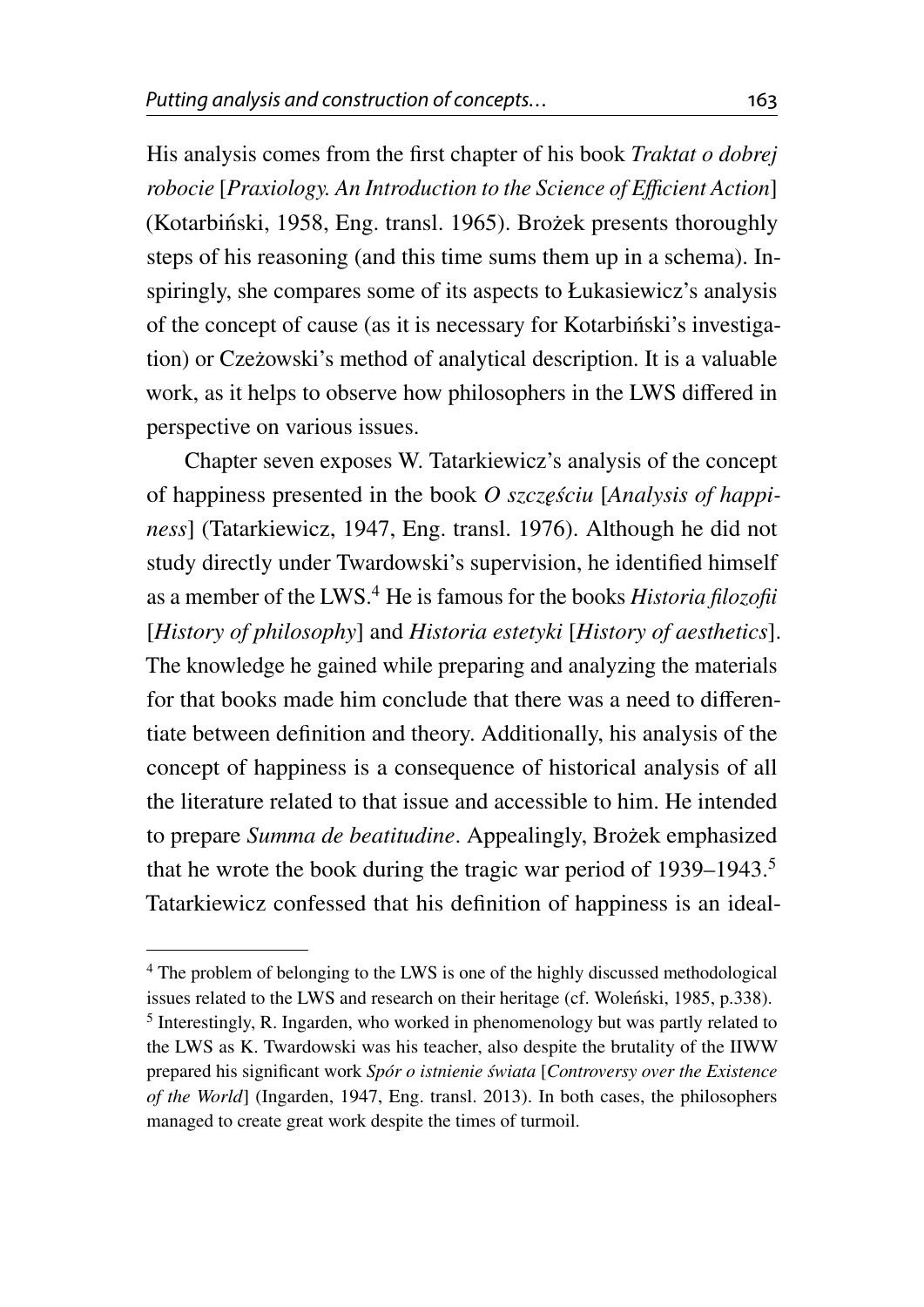ization. Importantly, Brożek indicates that although idealization is commonly used in natural sciences, in other areas of human activity it is reluctantly accepted.

Chapter nine deals with analysis of the concept of analysis created by T. Czeżowski, who contrary to others from LWS turned from mathematical logic to descriptive psychology and was called "Polish Brentanist". He believed that analytic description is still a powerful and necessary tool in any academic domain, in psychology especially, although we can observe an overwhelming domination of experiment. Hence this chapter (and, of course, the whole book) can be recommended especially to scientists. Brożek reconstructs the procedure of analytic description mainly from Czeżowski's lecture entitled *O metodzie opisu analitycznego* [*On the method of analytic description*] (Czeżowski, [1958,](#page-16-11) Eng. transl. [2000\)](#page-16-12). She recalls Twardowski's analysis of concept of concept (which encaptures his idea here even better than in the chapter three) as it was a starting point for Czeżowski. Next, she successfully takes up the task to improve organization of the stages of Czeżowski's work and later offers valuable steps of commentary. This chapter gives an impression of the biggest engagement of the author. Brożek admits later that the whole book as well as the final reconstruction in the third part is inspired by Czeżowski's work.

Chapter nine is dedicated to Kazimierz Ajdukiewicz, one of Twardowski's favorite students and later his son-in-law, founder of *Studia Logica*. This time Brożek makes an exception and presents analysis of two concepts: meaning and justice. Although the author is the same, they differ due to the subject (ethical and semiotic), tools and level of precision. Probably, this chapter could be treated as a crash course into the analysis of concepts used in the LWS for those with limited time. Ajdukiewicz opposed Vienna Circle's idea that only formal and empirical methods can be called "scientific". He believed that analysis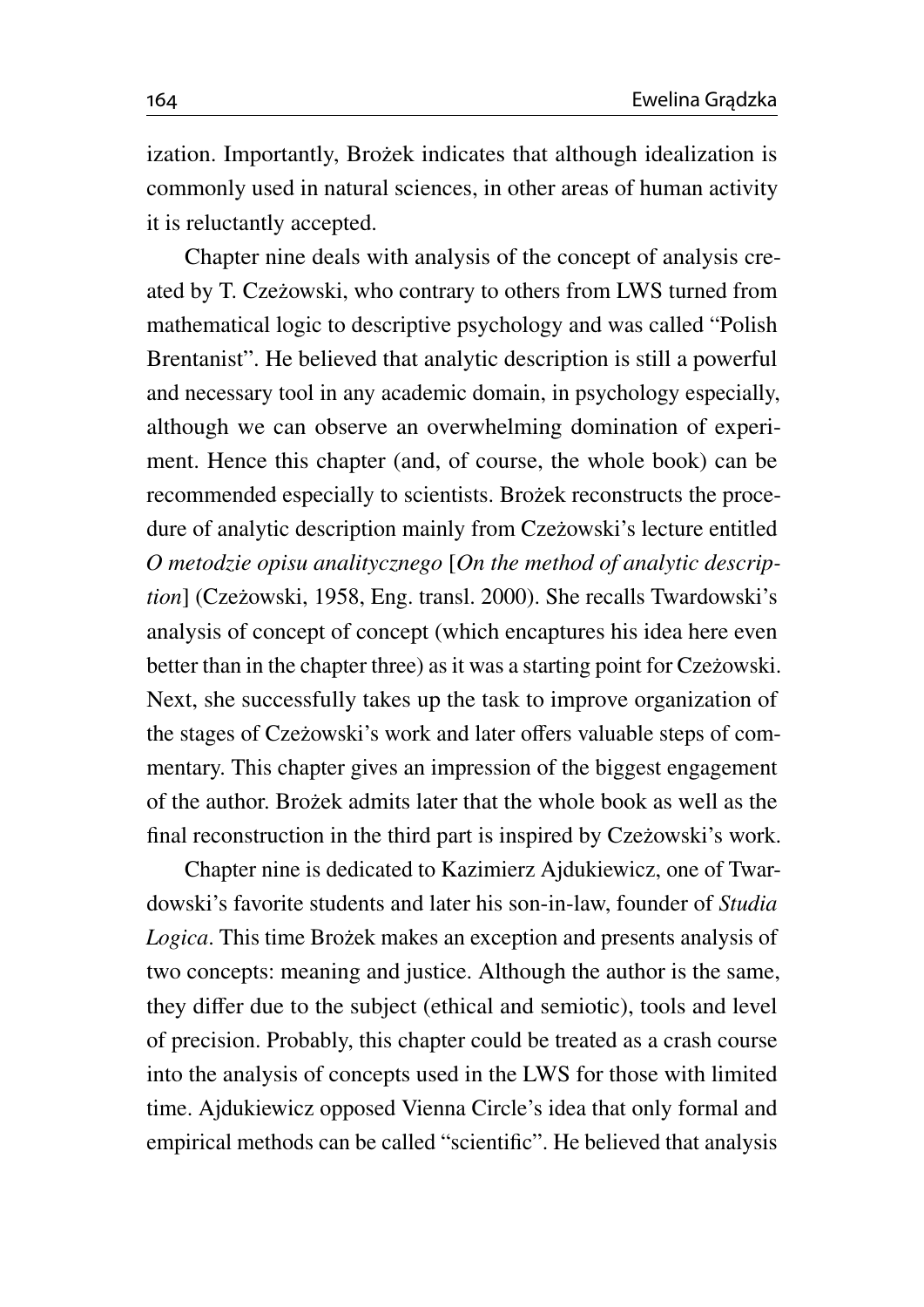of concepts is equally important. Surprisingly, the paper Brożek exposes here *J˛ezyk i znaczenie* [*Language and meaning*] (Ajdukiewicz, [1960,](#page-15-4) Eng. transl. [1978\)](#page-15-5). was published in *Erkenntnis*, journal of the Vienna Circle.

Chapter ten introduces the analysis of the concept of expression prepared by Maria Ossowska, one of many female members of the LWS. She visited England on a few occasions to meet Russell, Moore and Malinowski. Brożek claims that Ossowska's paper is a good example of the change of interest that happened inside the LWS from descriptive psychology toward semiotics.

Chapter eleven is dedicated to probably the most internationally recognizable member of the LWS, Alfred Tarski and his analysis of the concept of truth. As it has already been visible his work did not appear in vacuum but is part of the rich heritage of the LWS. His teachers at the University of Warsaw were Łukasiewicz, Lesniewski ´ (his PhD supervisor) and Kotarbinski. He was actively engaged in the international community of logicians, visiting Vienna Circle or USA (during his visit in 1939 the WWII outbroke, Poland was invaded by Nazi Germany and he never came back to his homeland). Although he rarely engaged in philosophical problems, he made an exception for the analysis of the concept of truth. He believed there was a lot of vagueness in the philosophical concepts, but unlike other members of the LWS he did not think this was unsolvable. Tarski assumed that scientists should be more trustful in the worth of the analysis and changes in the concepts they use for the good of scientific precision and progress.

Chapter twelve is dedicated to the analysis of the most fundamental concept in the logical semiotics that is the concept of sign. It was conducted by another woman among the LWS, Janina Kotarbinska, wife of Tadeusz Kotarbiński. She luckily survived the WWII (saved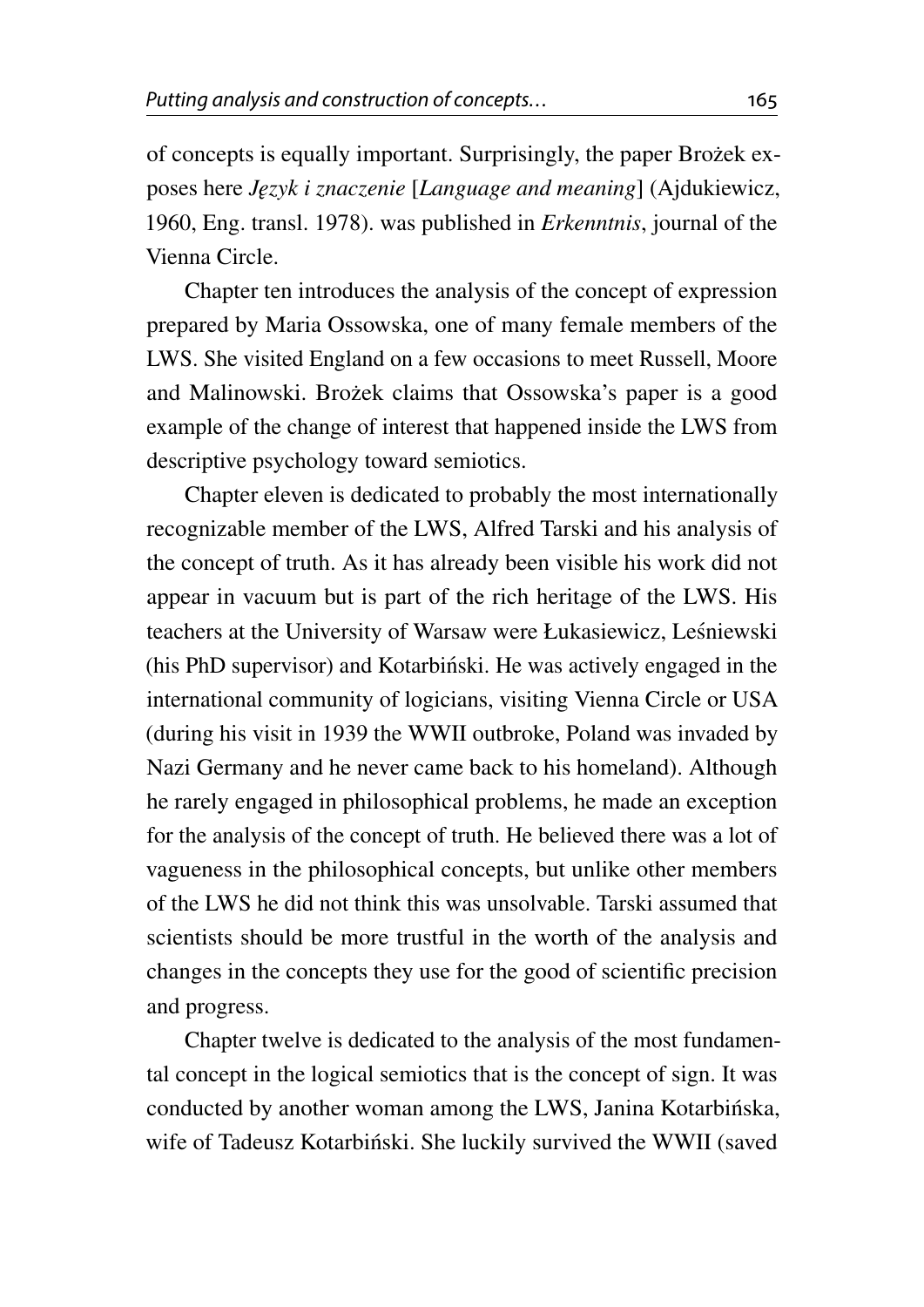by the "White Buses" operation from the Ravensbrück concentration camp). She was interested in the theory of definition she claimed indispensable to make language a better "mirror of the reality". Contrary to allegations that analytic philosophers "sharpen logical tools" in vain, she believed in the explanatory role of such practices. In this chapter Brożek presents her analysis of the concept of a sign. Interestingly, Kotarbińska formulated analyses not of one but a few concepts related to "sign" and offers definitions of various kinds of signs.

Chapter thirteen is dedicated to J.M. Bochenski's analysis of the concept of authority (cf. Bocheński, [1974\)](#page-15-6). He was a Dominican Friar and did not directly belong to the LWS (as he did not write a PhD under the supervision of any of its members). He did, however, make contact with Łukasiewicz and other logicians from Warsaw. In the 1930s together with Rev. J. Salamucha and F. Drewnowski he established the Cracow Circle motivated to reform Catholic theology with modern tools of logic. He believed that criticism is useful to fight with superstitions (understood as unjustified and commonly accepted ideas that are not necessarily religious). Bochenski complained on the lack of adequate textbook to philosophical analysis and claimed that there were three types of analysis of concepts—Russell style, linguistic and categorical (supposed to be Polish specialty). As Brożek states he also complained that often the consequence of analysis of concepts and philosophical problems is its banalization (Brożek, Będkowski et al., [2020a,](#page-15-0) p.184). His famous analysis of the concept of authority is presented in stages together with the final distinction between the epistemic and deontic authority. However, Brożek suggests that his works lacks demarcation between objective and subjective aspects of authority. More on that can be found in *Bocheński on authority* (Brożek, [2013\)](#page-15-7).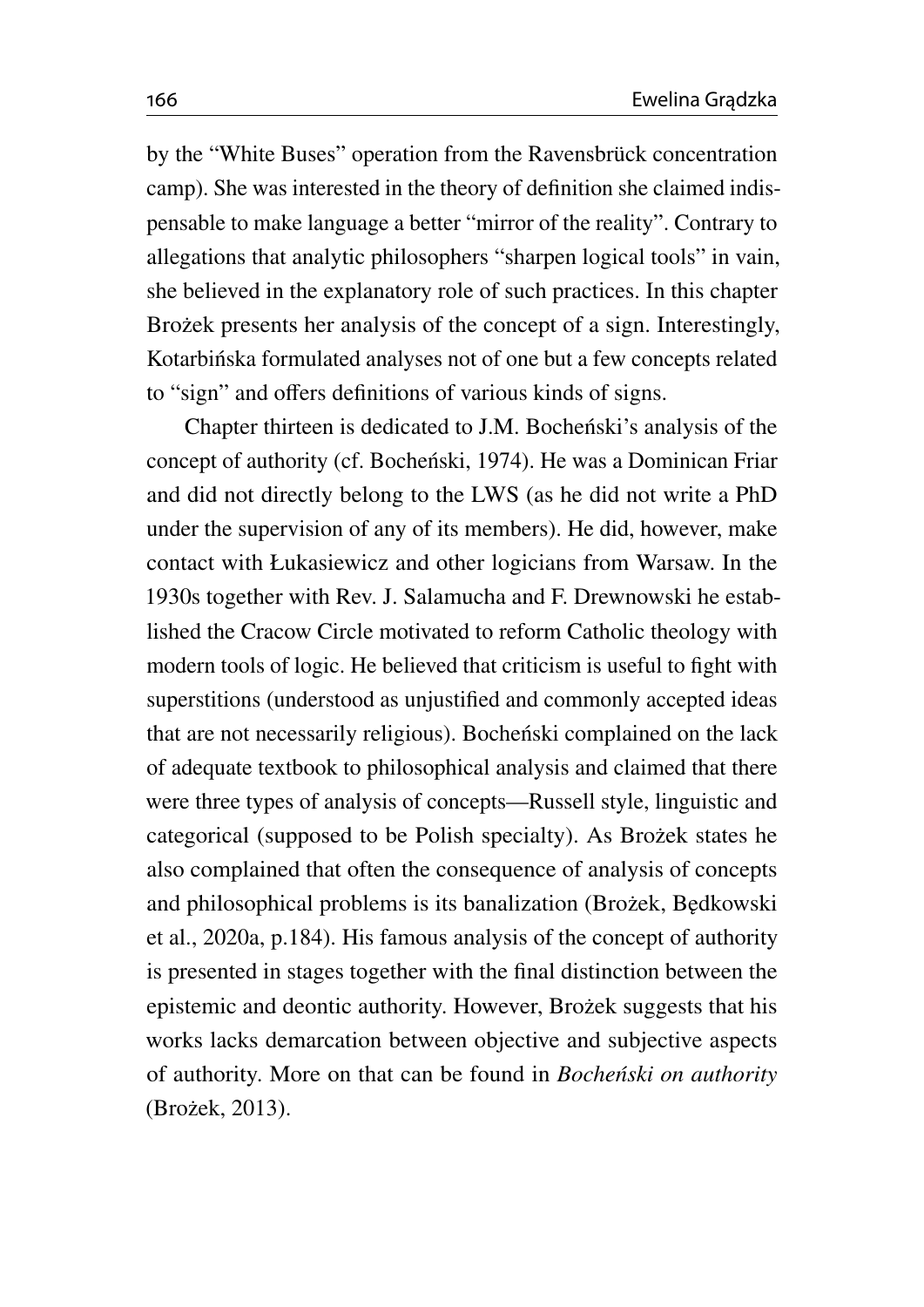The last chapter is devoted to Izydora Dambska, a favorite student of Twardowski and his devoted assistant. During the communist Polish People's Republic, she was twice rejected from university for political reasons. It is claimed it was a very painful experience for her as she was strongly dedicated to didactical work. Brożek focuses on her analysis of the concept of understanding. This concept is problematic. It is used in common language in various contexts. Dambska investigates those usages and tries to identify what unites them so that she can form a definition.

The final part of the book is a concise summary, where Brozek interestingly compares and contrasts all the analysis mentioned in the book. Although the matter is extensive the work is done very skillfully. Undoubtedly, it helps the reader to better appreciate the approach of the LWS to analysis. In chapter fifteen, Brożek concisely reports each authors' idea. Next, an important reflection is shared—that not many philosophers uncover the backstage of their work. Usually, we can observe the result, but the whole process itself is inspiring and significant. Brożek maintains that it is almost certain that a lot of the analysis presented in the book arrived at another destination than initially assumed. That shows the beauty of sincere analysis and exposes the dispositions of the character that are necessary for the work of a philosopher. Later, she intends to reconstruct the model for the analysis of concepts that can be treated as symptomatic for the whole LWS in three major stages: an apropriate choice of the corpus for the analysis, the analysis itself and construction of the definition. Finally, she presents how a critique of the analysis could be conducted. Chapter sixteen offers a final reflection on the role of the analysis of concepts in the methodology of philosophy. Here Bro˙zek confronts the LWS with other modern analytic traditions. She decisively differentiates between the methods used in the LWS and by Moore's analysis of concept or Carnap's idea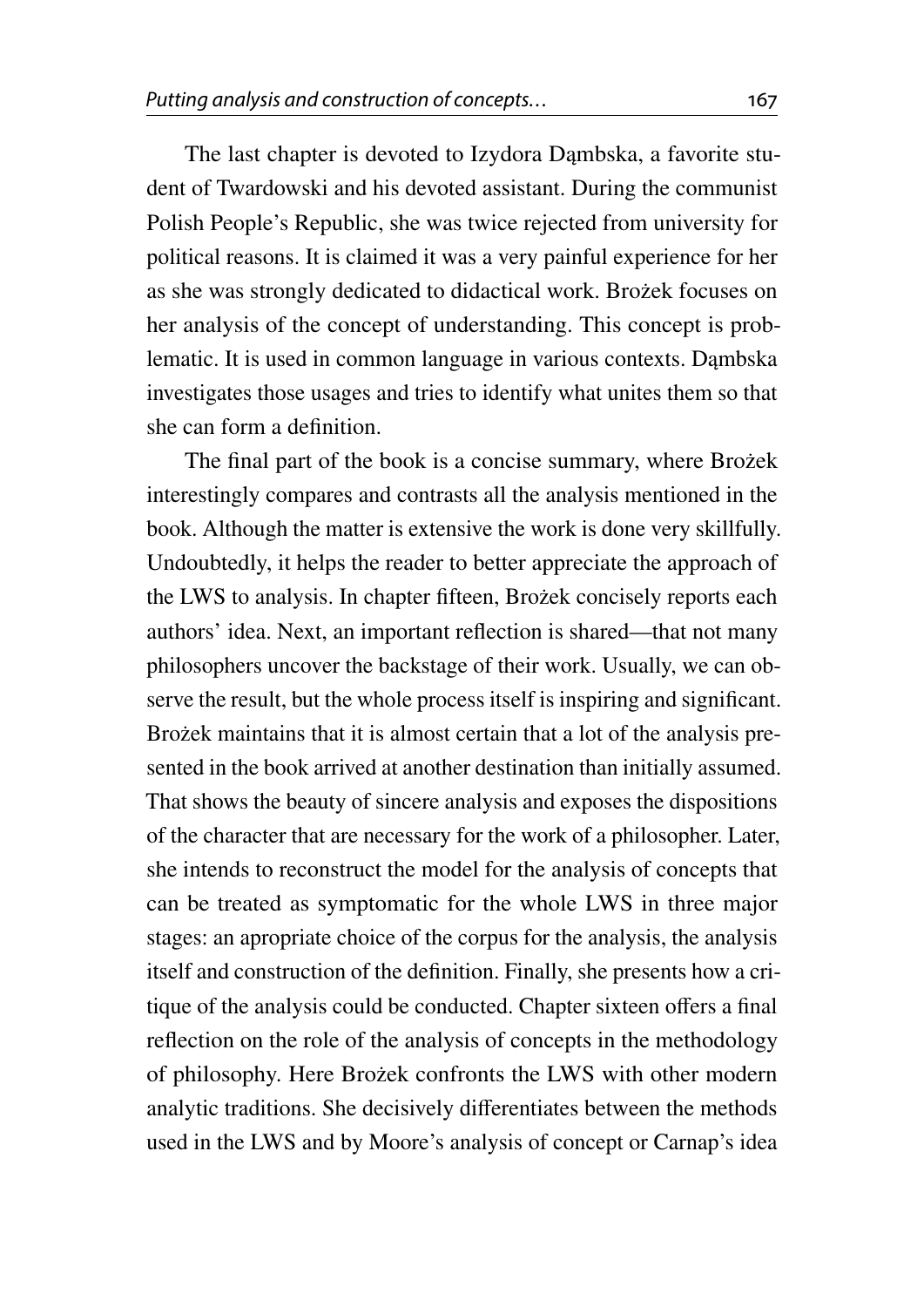of explication. It might be especially interesting for the philosophers related to the Anglo-American analytic tradition as well as the whole international community. For instance, the LWS did not postulate "naturalization of philosophy" or understood logic as a combination of formal logic, semiotics and methodology of science. Moreover, Brożek criticizes the disappointment with the analysis of concepts in philosophy and claims that there are neither simply natural languages nor pure formal languages. However, there are "languages of various levels of 'formality''' (Brożek, Będkowski et al., [2020a,](#page-15-0) p.220). The good examples can be language of biology, chemistry or sociology. She also refers to the recent revival of the thought experiment and the procedure in the so-called experimental philosophy. Brożek maintains that they were already commonly used by the LWS.

In the summary of the book Brożek repeats parts of her reconstruction of the analysis of concepts used by the LWS and reaffirms her strong belief that although that method is not spectacular it is efficient.

Evidently, chapters like four (on ambition, W. Witwicki), seven (on happiness, W. Tatarkiewicz), nine (part related to concept of justice), thirteen (on authority, J.M. Bocheński) or fourteen (on understanding, I. Dambska) would be more accessible to beginners or people who are less interested in sophisticated semantical analysis. For sure, they can be recommended to the psychologists. Chapter eight (on analysis, T. Czeżowski) together with chapter fifteen seem to be a valuable introduction into the idea of the analysis in the LWS. The book should interest academic teachers and students of philosophy as it makes a great example of how theory and practice can be combined in the academic work. Researchers who did not go deeper into the problems of analysis in the LWS would find an interesting reconstruction with valuable remarks and commentaries. Due to com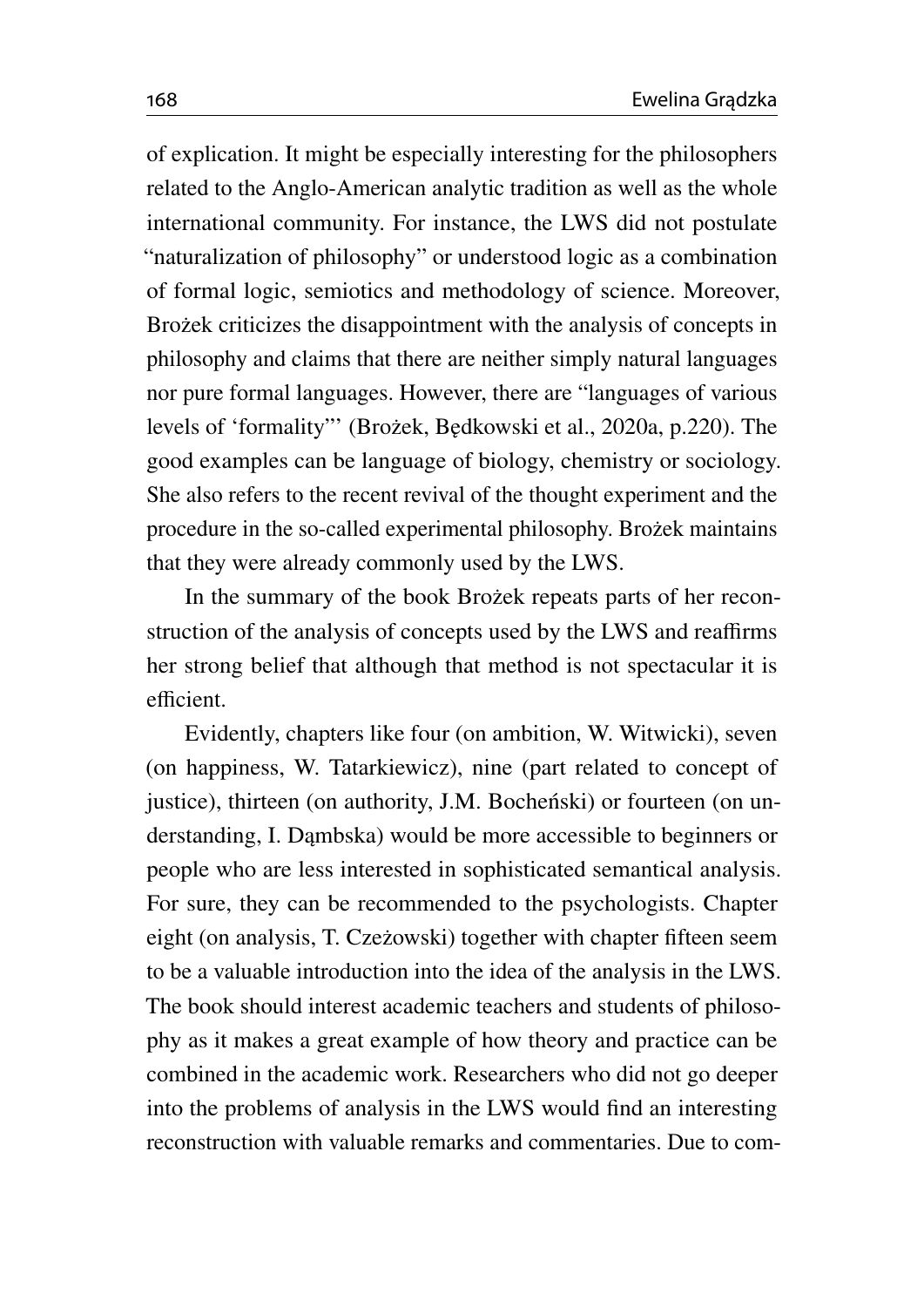petent introduction into the general history and ideas of the LWS and, later, short biographies of the key members one can get also an introduction to a very challenging and intriguing part of history of Polish philosophy.

One drawback could relate to the layout used inside each chapter of part two. Each section is numbered but maybe a better idea would be to give them also titles. Besides, sometimes the division into sections seems not necessary whereas in other cases the division would help to distinguish a new issue. However, it does not unable to follow the main intention of the author.

Definitely, the book is recommendable especially to those who appreciate the beauty of clarity and investigations of the reality. It is an important contribution to the research on the Lvov-Warsaw School and in logical semiotics. Hopefully, the book will encourage more advanced readers, but not only them, to face the analysis of the authors presented in the book directly by reading their original works.

Abstract

Analytic description, according to members of the Lvov-Warsaw School (LWS) like Czeżowski, Ajdukiewicz, Ossowska, Tarski is a powerful and an indispensable tool, not only in philosophy but also in any natural science – in psychology especially. It should be equally respected together with empirical analysis and even it is recommended that it should precede any further research. Therefore, the book *Analiza i konstrukcja: o metodach badania poj˛e´c w Szkole Lwowsko-Warszawskiej* [*Analysis and construction: on the methods of researching concepts in the Lvov-Warsaw School*] can be recommended to philosophers as well as scientists.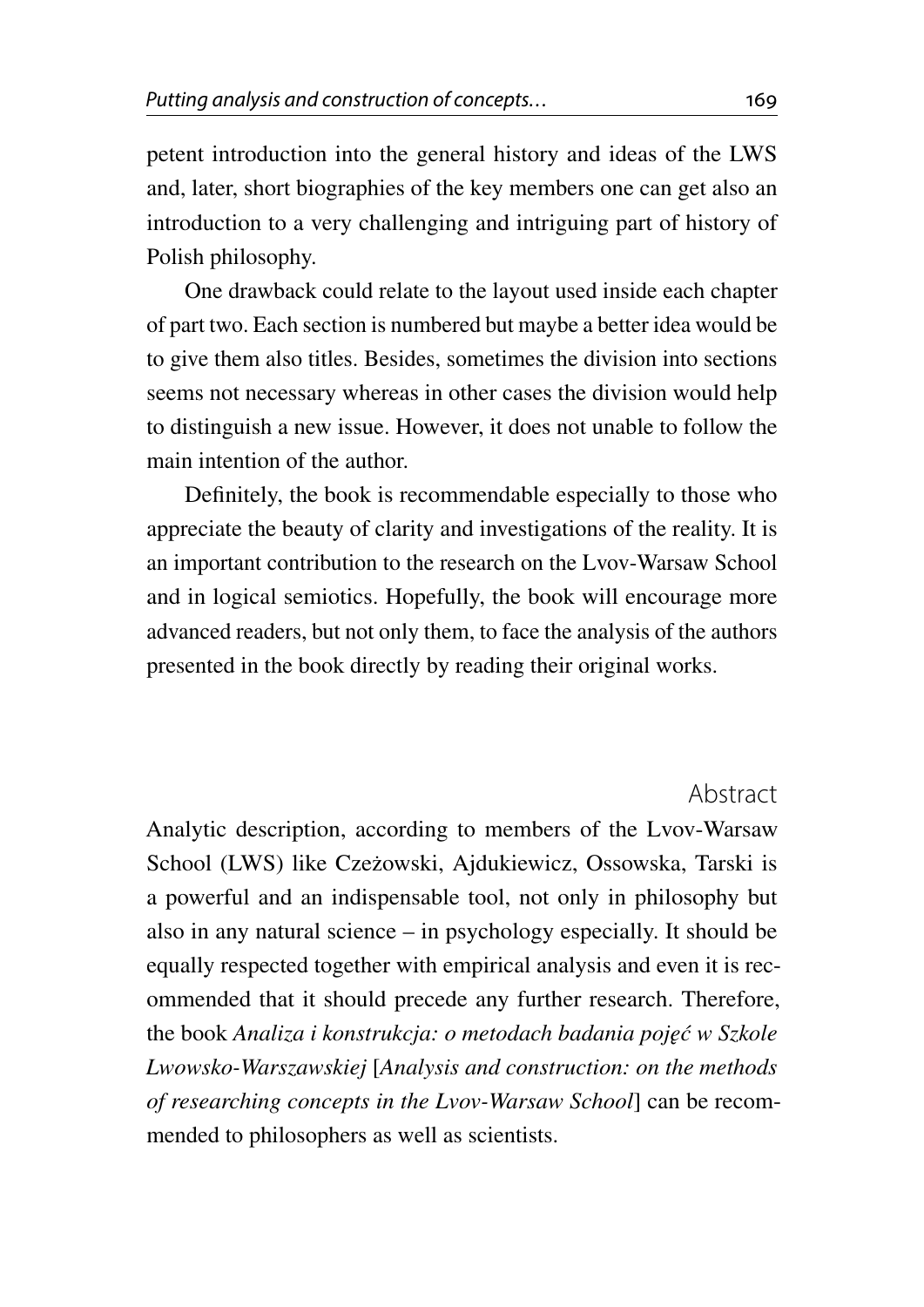## Keywords

Lvov-Warsaw School, analysis of concepts, conceptual engineering, Alfred Tarski, Kazimierz Ajdukiewicz, Tadeusz Kotarbiński, Kaziemierz Twardowski.

## **Bibliography**

- <span id="page-15-4"></span>Ajdukiewicz, K., 1960. *J˛ezyk i poznanie. T. 1: Wybór pism z lat 1920-1939*. Warszawa: Państwowe Wydawnictwo Naukowe.
- <span id="page-15-5"></span>Ajdukiewicz, K., 1978. Language and meaning. In: J. Giedymin, ed. *The Scientific World-Perspective and Other Essays, 1931–1963* [Online], *Synthese Library*. Dordrecht: D. Reidel, pp.35–66. Available at: [https:](https://doi.org/10.1007/978-94-010-1120-4) //doi.org/10.1007/[978-94-010-1120-4.](https://doi.org/10.1007/978-94-010-1120-4)
- <span id="page-15-3"></span>Awodey, S. and Heller, M., 2020. The homunculus brain and categorical logic. *Philosophical Problems in Science (Zagadnienia Filozoficzne w Nauce)* [Online], (69), pp.253–280. Available at: <https://[zfn.edu.pl](https://zfn.edu.pl/index.php/zfn/article/view/510)/index.php/ zfn/[article](https://zfn.edu.pl/index.php/zfn/article/view/510)/view/510> [visited on 24 February 2021].
- <span id="page-15-2"></span>Beaney, M., ed., 2015. *The Oxford Handbook of the History of Analytic Philosophy*. Oxford: Oxford University Press.
- <span id="page-15-6"></span>Bocheński, J.M., 1974. An Analysis of Authority. Chestnut Hill; The Hague: Boston College; Martinus Nijhoff.
- <span id="page-15-1"></span>Brandl, J.L. and Wolenski, J., eds., 1999. On Actions, Products and Other *Topics in Philosophy. Kazimierz Twardowski* (A. Szylewicz, Trans.), *Pozna´n Studies in the Philosophy of the Sciences and the Humanities* 67. Amsterdam; Atlanta: Rodopi.
- <span id="page-15-7"></span>Brożek, A., 2013. Bocheński on authority. *Studies in East European Thought* [Online], 65(1), pp.115–133. Available at: https://doi.org/[10.1007](https://doi.org/10.1007/s11212-013-9175-9)/ [s11212-013-9175-9](https://doi.org/10.1007/s11212-013-9175-9) [visited on 29 December 2021].
- <span id="page-15-0"></span>Bro˙zek, A., B˛edkowski, M. et al., 2020a. *Anti-irrationalism. Philosophical Methods in the Lvov-Warsaw School*. Warszawa: Semper – Wydawnictwo Naukowe.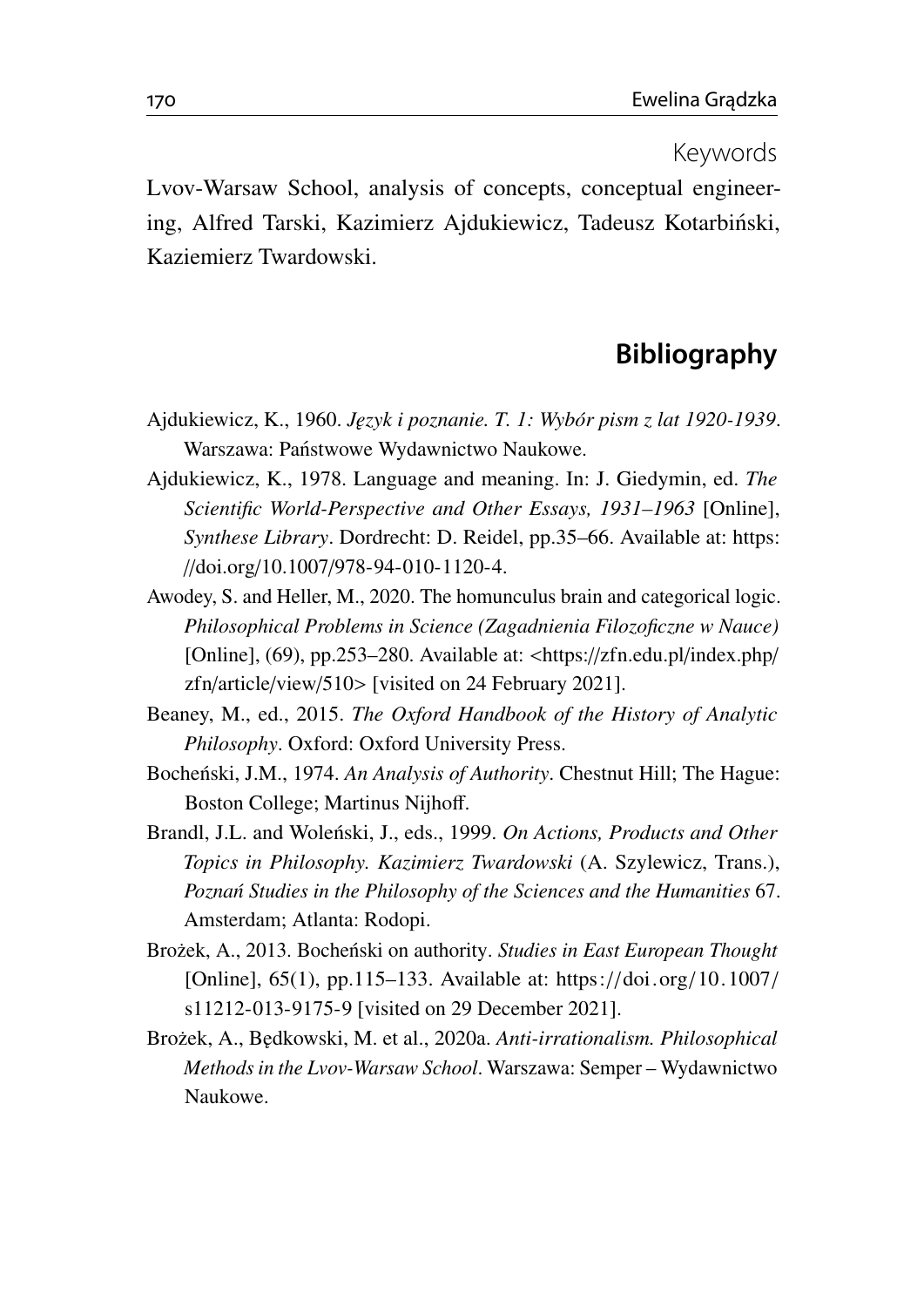- <span id="page-16-0"></span>Bro˙zek, A., B˛edkowski, M. et al., 2020b. *Antyirracjonalizm. Metody filozoficzne w Szkole Lwowsko-Warszawskiej*. Warszawa: Semper – Wydawnictwo Naukowe.
- <span id="page-16-2"></span>Brożek, A., Stadler, F. and Woleński, J., eds., 2017. *The Significance of the Lvov-Warsaw School in the European Culture* [Online], *Vienna Circle Institute Yearbook*. Springer International Publishing. Available at: [https:](https://doi.org/10.1007/978-3-319-52869-4) //doi.org/10.1007/[978-3-319-52869-4](https://doi.org/10.1007/978-3-319-52869-4) [visited on 11 February 2021].
- <span id="page-16-8"></span>Chalmers, D.J., 2020. What is conceptual engineering and what should it be? *Inquiry* [Online], pp.1–18. Available at: https://doi.org/[10.1080](https://doi.org/10.1080/0020174X.2020.1817141)/ [0020174X.2020.1817141](https://doi.org/10.1080/0020174X.2020.1817141) [visited on 24 February 2021].
- <span id="page-16-3"></span>Chybińska, A., Jadacki, J.J., Woleński, J. and Brożek, A., eds., 2016. *Tradition of the Lvov-Warsaw School: Ideas and Continuations*, *Polish Analytical Philosophy* 106. Leiden; Boston: Brill-Rodopi.
- <span id="page-16-11"></span>Cze˙zowski, T., 1958. O metodzie opisu analitycznego. *Odczyty filozoficzne. Toruń*. Toruń: Towarzystwo Naukowe w Toruniu, pp.197–207.
- <span id="page-16-12"></span>Czeżowski, T., 2000. On the Method of Analytic Description. In: L. Gumański, ed. *Knowledge, science, and values: a program for scientific philosophy* (N. Czarkowska, Trans.). Amsterdam: Rodopi, pp.42–51.
- <span id="page-16-7"></span>D'Oro, G. and Overgaard, S., 2017. *The Cambridge Companion to Philosophical Methodology*. Cambridge: Cambridge University Press.
- <span id="page-16-4"></span>Dainton, B. and Robinson, H., eds., 2015. *The Bloomsbury Companion to Analytic Philosophy*. London: Bloomsbury Academic.
- <span id="page-16-1"></span>Drabarek, A., Woleński, J. and Radzki, M.M., 2019. *Interdisciplinary Investigations into the Lvov-Warsaw School*. Cham, Switzerland: Palgrave Macmillan.
- <span id="page-16-9"></span>Ingarden, R., 1947. *Spór o istnienie swiata. T. 1 ´* . Kraków: Polska Akademia Umiejetności.
- <span id="page-16-10"></span>Ingarden, R. and Szylewicz, A., 2013. *Controversy over the existence of the world. 1 1*, *Polish contemporary philosophy and philosophical humanities* volume 6. Frankfurt am Main; New York: Peter Lang Edition.
- <span id="page-16-5"></span>Jadacki, J.J., 1987. *Semiotyka szkoły lwowsko-warszawskiej: główne poj˛ecia*. Wrocław: Ossolineum.
- <span id="page-16-6"></span>Jadacki, J.J., 1989. *Semiotyka deskryptywna Kazimierza Twardowskiego: analiza krytyczna*. Toruń: Polskie Towarzystwo Filozoficzne.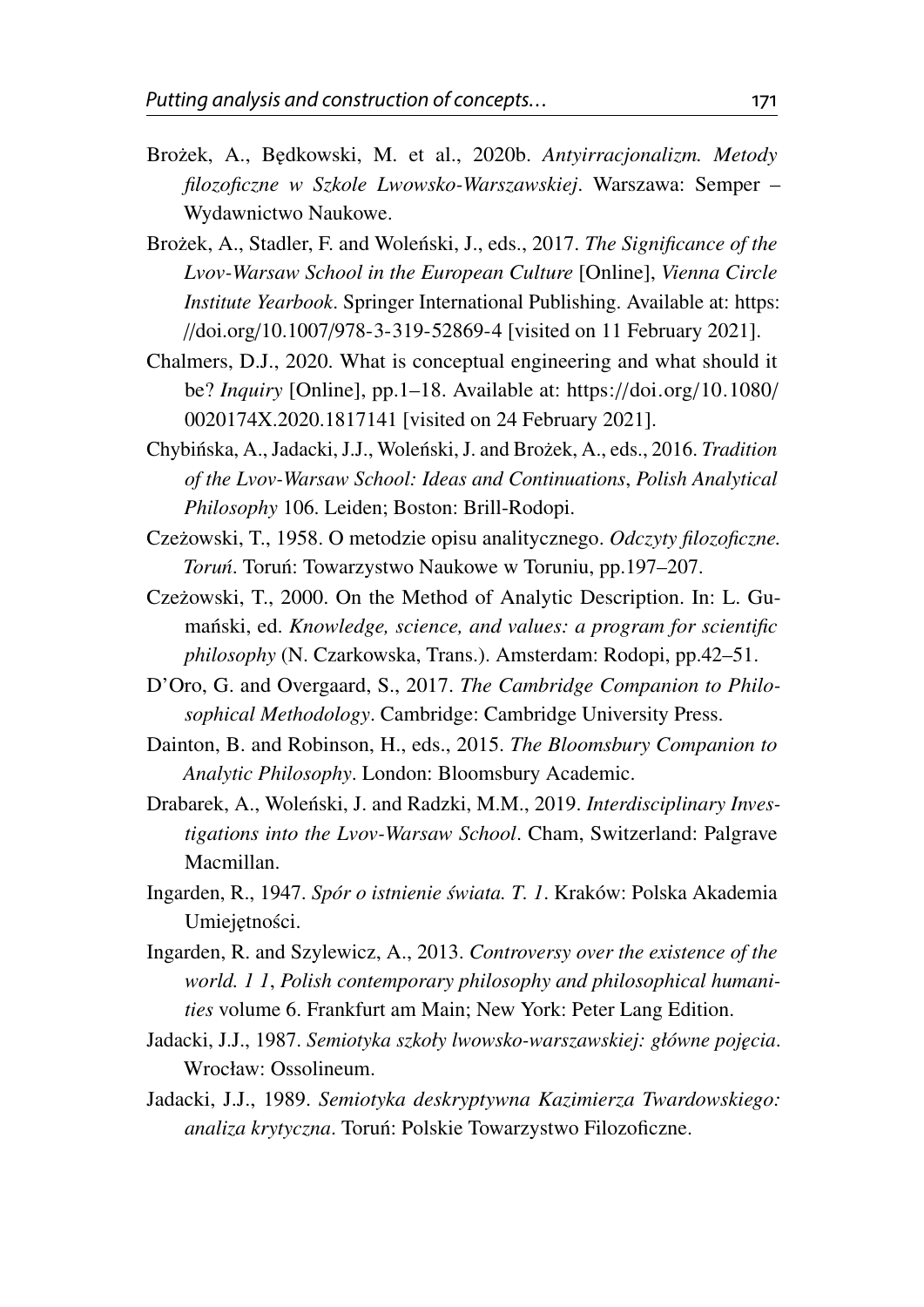- <span id="page-17-0"></span>Jadacki, J.J. and Cullen, K., 2020. *Stanisław Lesniewski: Genius of Logic ´* , *The Lvov-Warsaw School Research Center Publishing Series* 2. Bydgoszcz: Oficyna Wydawnicza Epigram.
- <span id="page-17-2"></span>Kijania-Placek, K. and Woleński, J., eds., 1998. *The Lvov-Warsaw School and Contemporary Philosophy*, *Synthese Library: studies in epistemology, logic, methodology and philosophy of science* 273. Dordrecht: Kluwer Academic Publishers.
- <span id="page-17-8"></span>Koch, S., 2020. Engineering what? On concepts in conceptual engineering. *Synthese* [Online]. Available at: https://doi.org/10.1007/[s11229-020-](https://doi.org/10.1007/s11229-020-02868-w) [02868-w](https://doi.org/10.1007/s11229-020-02868-w) [visited on 24 February 2021].
- <span id="page-17-9"></span>Kotarbiński, T., 1958. *Traktat o dobrej robocie*. 2nd ed. Wrocław; Warszawa: Zakład Narodowy im. Ossolińskich.
- <span id="page-17-10"></span>Kotarbiński, T., 1965. Praxiology: An Introduction to the Science of Efficient *Action*. Oxford: Pergamon.
- <span id="page-17-5"></span>Kuliniak, R., Pandura, M. and Ratajczak, Ł., 2018. *Filozofia po ciemnej stronie mocy. Krucjaty marksistów i komunistów polskich przeciwko Lwowskiej Szkole Filozoficznej Kazimierza Twardowskiego. Cz˛es´c pier- ´ wsza: lata 1945–1951*. K˛ety: Wydawnictwo Marek Derewiecki.
- <span id="page-17-6"></span>Kuliniak, R., Pandura, M. and Ratajczak, Ł., 2019. *Filozofia po ciemnej stronie mocy: krucjaty marksistów i komunistów polskich przeciwko Lwowskiej Szkole Filozoficznej Kazimierza Twardowskiego. Cz. 2: Problem reformy szkolnictwa wy˙zszego w swietle partyjnej ofensywy ideolog- ´ icznej*. Wydanie pierwsze, *Daimonion* 97. K˛ety: Wydawnictwo Marek Derewiecki.
- <span id="page-17-1"></span>*LWS Research Center* [Online]. Available at: <https://[slw.uw.edu.pl](https://slw.uw.edu.pl/home)/home>.
- <span id="page-17-3"></span>Łukasiewicz, J., 1906. *Analiza i konstrukcja poj˛ecia przyczyny*. Warszawa: Drukarnia Towarzystwa Akcyjnego S. Orgelbranda Synów.
- <span id="page-17-4"></span>Martinich, A.P. and Sosa, D., eds., 2006. *A Companion to Analytic Philosophy*. Oxford: Blackwell.
- <span id="page-17-7"></span>Pelc, J., 1979. *Logical Semiotics in the Writings of Kazimierz Ajdukiewicz* (J. Hołówka, Trans.). [Warszawa: Komitet Nauk Filozoficznych PAN].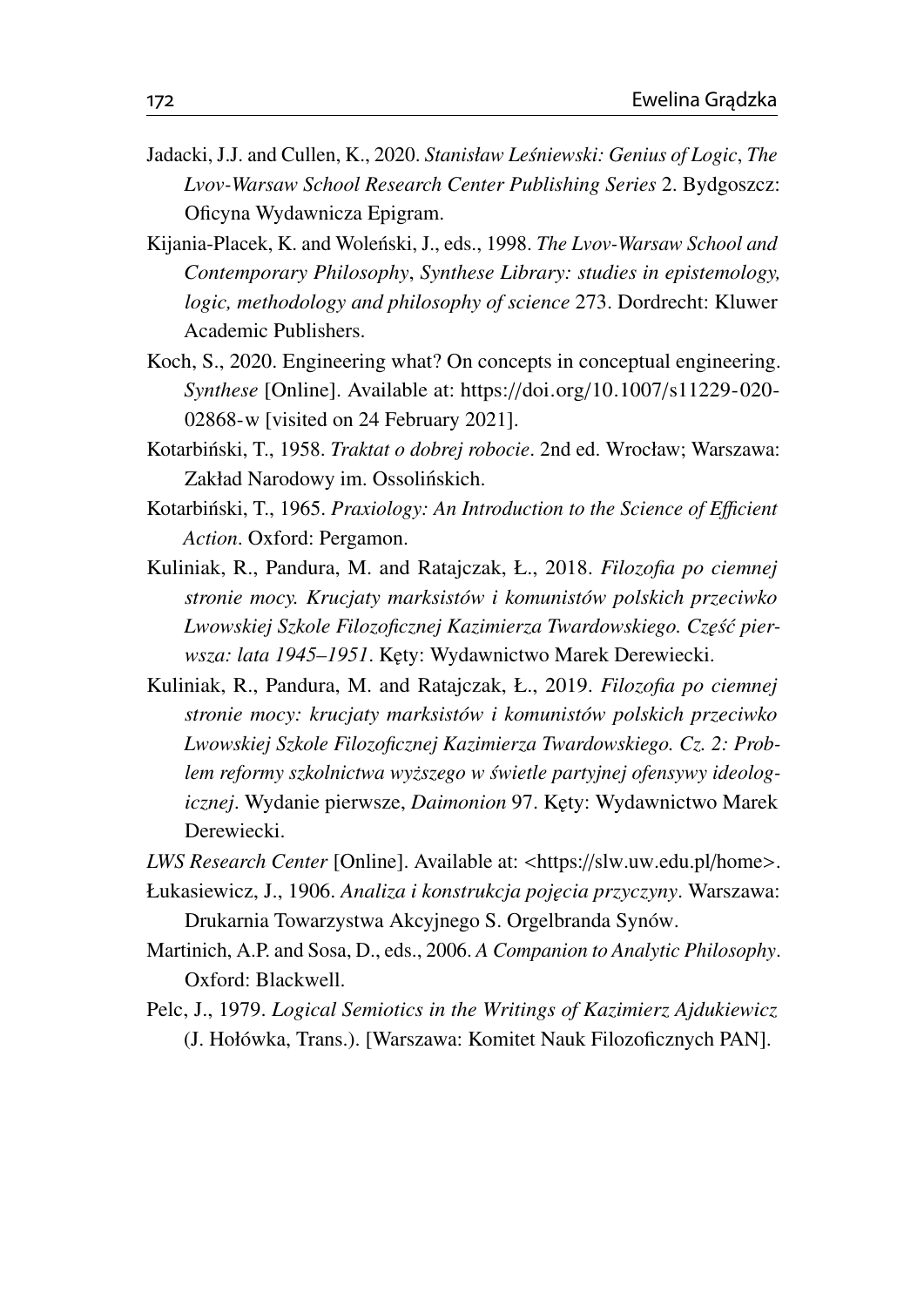- <span id="page-18-7"></span>Piechowicz, R., 2020. Formal reconstruction of notions of belief, utterance and trust. *Philosophical Problems in Science (Zagadnienia Filozoficzne w Nauce)* [Online], (68), pp.63–77. Available at: <https://[zfn.edu.pl](https://zfn.edu.pl/index.php/zfn/article/view/499)/ [index.php](https://zfn.edu.pl/index.php/zfn/article/view/499)/zfn/article/view/499> [visited on 24 February 2021].
- <span id="page-18-3"></span>Poli, R., Coniglione, F. and Woleński, J., eds., 1993. *Polish Scientific Philosophy: The Lvov-Warsaw School*, *Pozna´n Studies in the Philosophy of the Sciences and the Humanities* 28. Amsterdam; Atlanta: Rodopi.
- <span id="page-18-6"></span>Rescher, N., 2014. *Metaphilosophy: Philosophy in Philosophical Perspective*. Lanham: Lexington Books.
- <span id="page-18-0"></span>Schaar, M.v.d., 2016. *Kazimierz Twardowski: A Grammar for Philosophy*. Leiden: Brill.
- <span id="page-18-2"></span>Simons, P.M., 1992. *Philosophy and Logic in Central Europe from Bolzano to Tarski: Selected Essays*, *Nijho*ff *International Philosophy Series* 45. Dordrecht: Kluwer Academic Publishers.
- <span id="page-18-4"></span>Szaniawski, K., 1989. *The Vienna Circle and the Lvov-Warsaw School*. Dordrecht: Kluwer Academic Publishers.
- <span id="page-18-10"></span>Tatarkiewicz, W., 1947. O szczęściu. Kraków: Wiedza-Zawód-Kultura, Tadeusz Zapiór i S-ka.
- <span id="page-18-11"></span>Tatarkiewicz, W., 1976. *Analysis of happiness*. Warszawa; The Hague: PWN; M. Nijhoff.
- <span id="page-18-8"></span>Twardowski, K., 1965. O istocie poj˛ec.´ *Wybrane pisma filozoficzne*. Warszawa: PWN, pp.292–312.
- <span id="page-18-9"></span>Twardowski, K., 1999. The essence of concepts. In: J.L. Brandl and J. Woleński, eds. On actions, products and other topics in phi*losophy. Kazimierz Twardowski* (A. Szylewicz, Trans.), *Pozna´n Studies in the Philosophy of the Sciences and the Humanities* 67. Amsterdam; Atlanta: Rodopi, pp.89–98.
- <span id="page-18-1"></span>Twardowski, K., Bro˙zek, A. and Jadacki, J.J., 2014. *On Prejudices, Judgments, and Other Topics in Philosophy*, *Pozna´n Studies in the Philosophy of the Sciences and the Humanities* vol. 102. Amsterdam; New York: Rodopi.
- <span id="page-18-5"></span>Williamson, T., 2007. *The Philosophy of Philosophy*, *The Blackwell*/*Brown Lectures in Philosophy* 2. Malden: Blackwell.